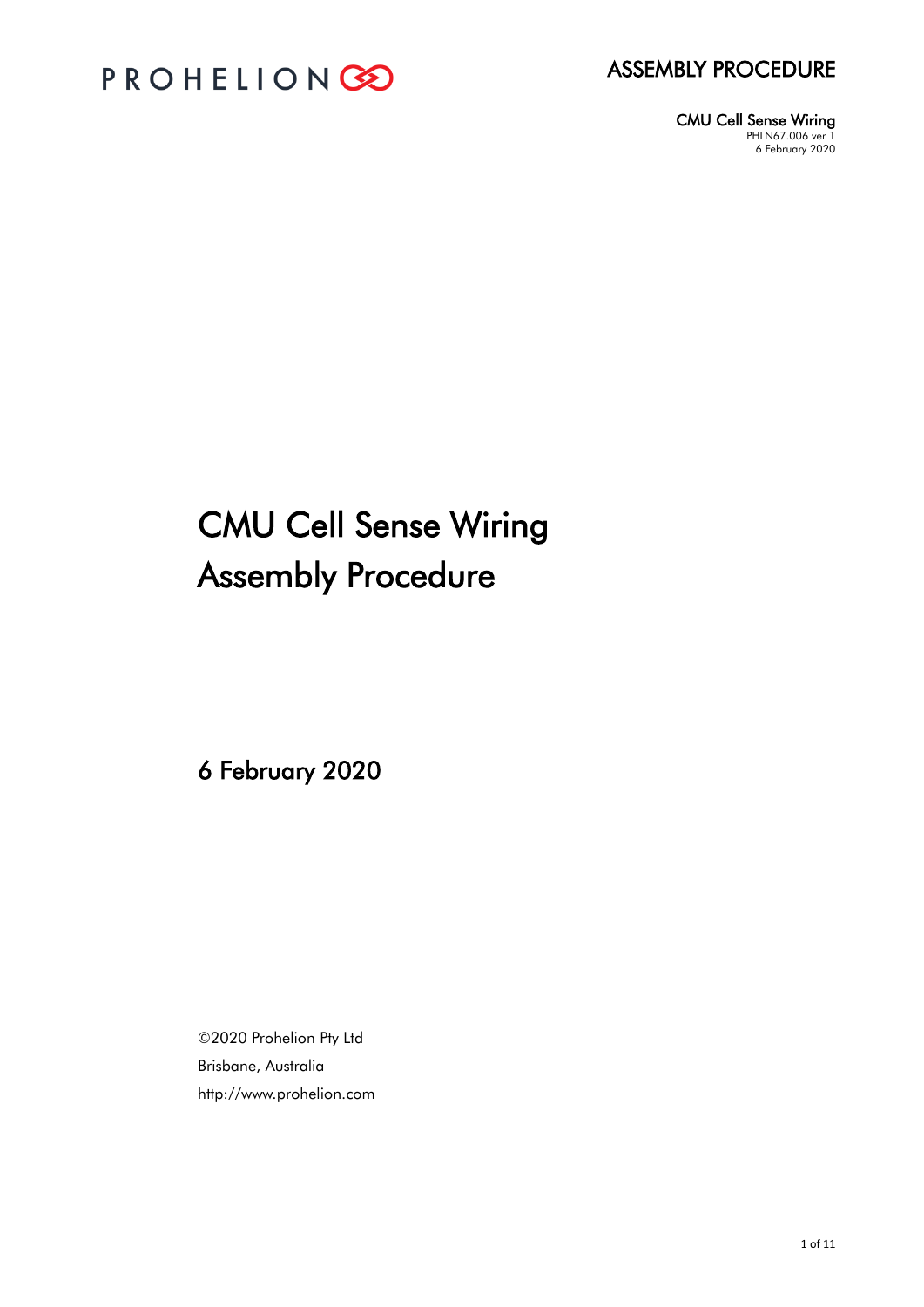# PROHELIONGO

# **ASSEMBLY PROCEDURE**

#### **CMU Cell Sense Wiring**

PHLN67.006 ver 1<br>6 February 2020

# **TABLE OF CONTENTS**

| $\overline{2}$ |      |  |
|----------------|------|--|
| 3              |      |  |
| 4              |      |  |
|                | 4.1  |  |
|                | 4.2  |  |
|                | 4.3  |  |
|                | 4.4  |  |
|                | 4.5  |  |
|                | 4.6  |  |
|                | 4.7  |  |
|                | 4.8  |  |
|                | 4.9  |  |
|                | 4.10 |  |
|                | 4.11 |  |
| 5              |      |  |
|                | 5.1  |  |
| 6              |      |  |
|                | 6.1  |  |
| 7              |      |  |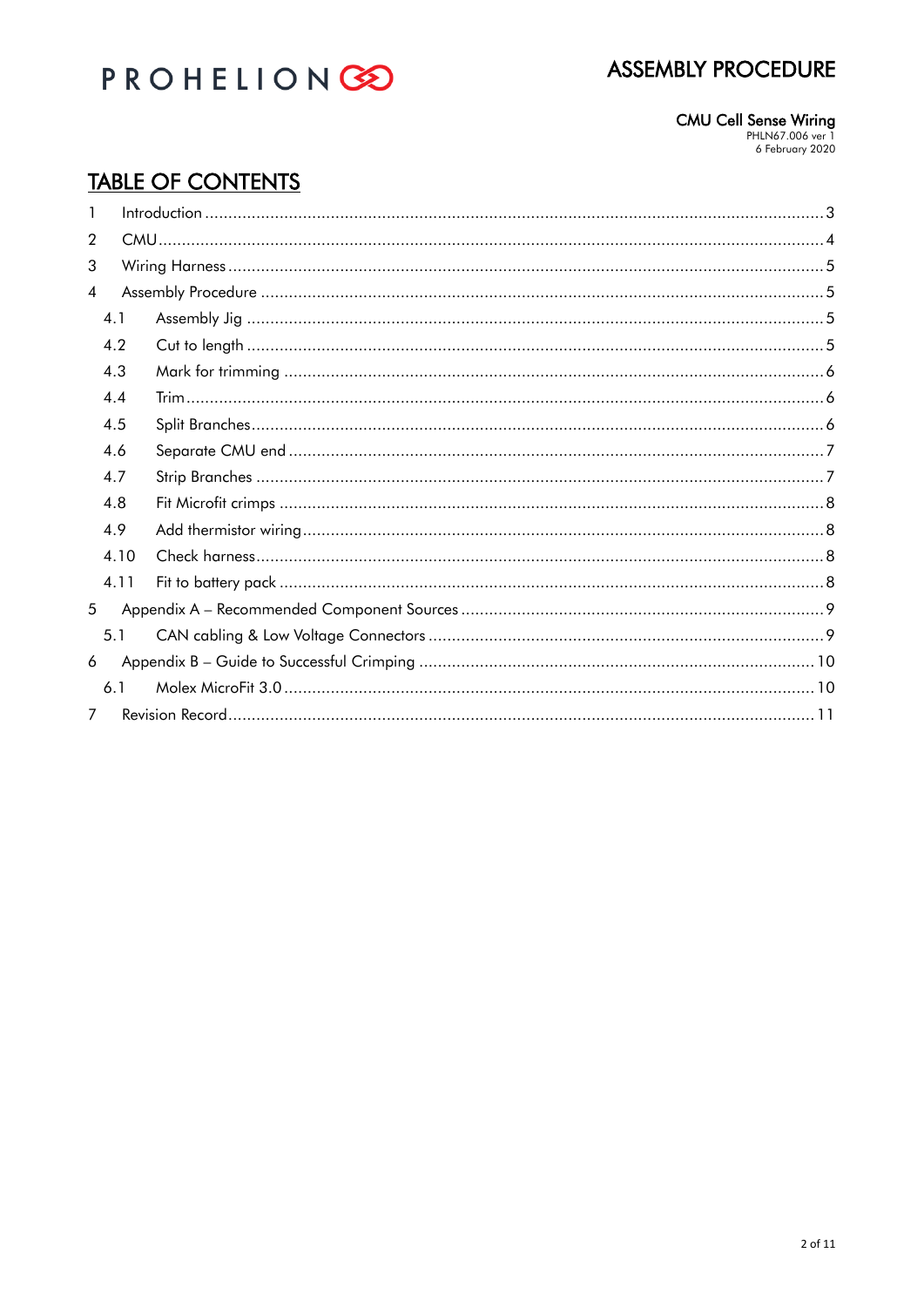

CMU Cell Sense Wiring PHLN67.006 ver 1

6 February 2020

### 1 INTRODUCTION

This document describes how to make the cell voltage sense wiring harness for the Prohelion 8 cell Cell Management Unit (CMU). The examples shown are for 60Ah prismatic type LiFePO4 cells, although the procedure will be similar for other shapes and sizes of cell.

Please read through the entire assembly procedure, as well as the BMS User's Manual (PRH67.011) before commencing work.

#### Working around batteries is DANGEROUS.

Not only are lethal high voltages present, but individual cells can also put out thousands of amps when shorted, for example with a stray wire or dropped tool, throwing out arcs and molten metal.

Check the legal requirements in your jurisdiction for using licensed technicians for this type of work.

Wear eye protection. Use insulated tools. Take extreme caution.

Go slow. Think through every step before doing it.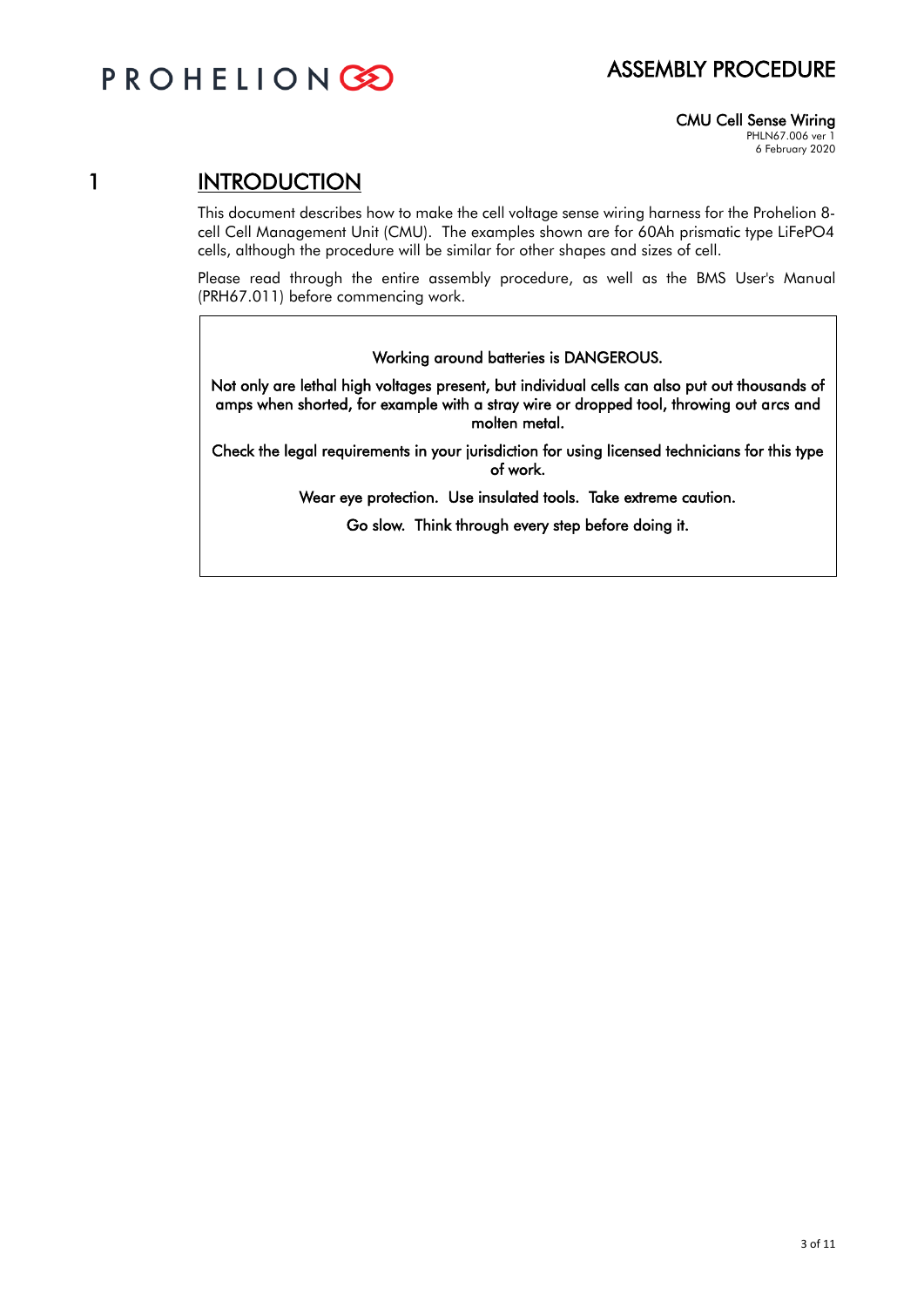# PROHELIONG

CMU Cell Sense Wiring PHLN67.006 ver 1

6 February 2020

### 2 CMU

The 8-cell CMU has the connections for the cell voltage and temperature sensing at one end of the circuit board. The CAN bus ribbon cable connector is at the other end of the board. The CMU is shown below:



The cell sense connector is a 12-way 3mm Molex Microfit connector, with locking ramp. 8 pins are used for cell voltage sensing, one pin for cell ground, and two for a temperature sensing thermistor, leaving one pin unused.

The mating housing is Molex part number 43645-1200, and the 20-24 AWG crimps part number is 43030-0007. One housing and 11 crimps are required per CMU.

The pinout is shown below, as viewed from the wire side – as you would look at it while inserting crimps. The colours shown match those used in the recommended cable.



The CMU senses anywhere from one to eight cells. Cell 0 must always be the first cell connected with Cell 0– connected to its negative terminal. If one cell is being monitored, it should be connected to Cell 0; if two are monitored, they should be connected to Cell 0 and Cell 1, and so on.

The temperature sensor must be electrically isolated from the cells, and would normally be positioned to monitor the temperature of Cell 0. Gluing the thermistor to the cell or cell terminal is usually the most convenient option.

Schematically, the connections are shown in the following diagram, which shows one full 8-cell CMU (CMU 1), and one CMU monitoring four cells (CMU 2). Note the connection order to the CMU, this is done to simplify the wiring layout in later steps.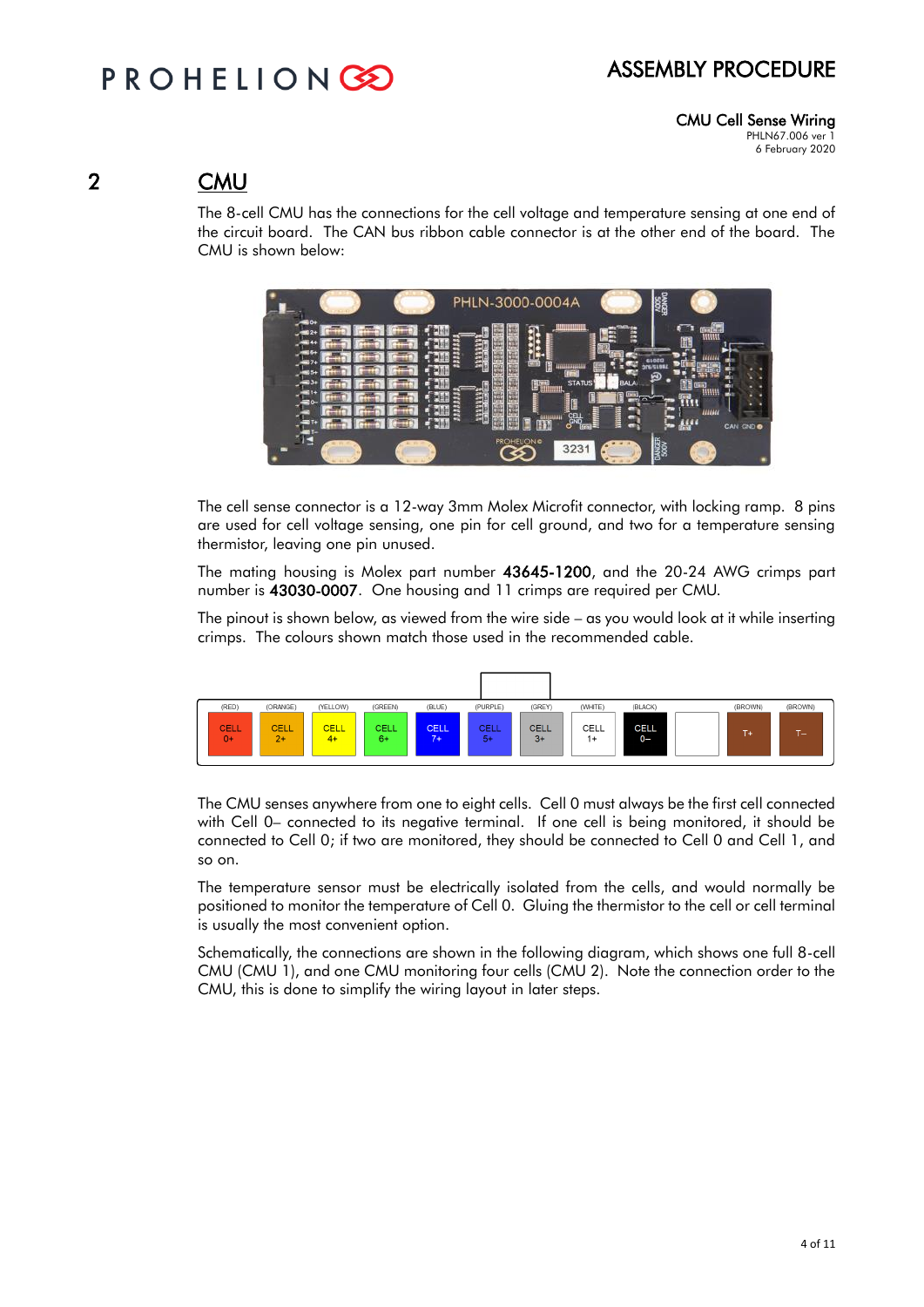# PROHELIONG

#### CMU Cell Sense Wiring

PHLN67.006 ver 1 6 February 2020



### 3 WIRING HARNESS

The cell voltage sense harness should be wired with cable rugged enough to tolerate some abrasion due to vibration in the battery pack, with a voltage rating of several hundred volts (in case it touches a cell further along the series string) and with a resistance such that the balance current won't cause significant changes in the cell voltage reading. It should be small enough diameter to fit into the microfit housing and crimps, but not too small to crimp into the ring terminals that connect to the cell.

Prohelion has identified a suitable cable as part from Pro Power, part number 05B91510. This is the cable used in the pictures for the next section of this document.

The ring terminals used to connect to the cell should be suitable for the cable chosen. Doubling the stripped cable over may bring it up to a suitable size for a wider selection of terminals.

### 4 ASSEMBLY PROCEDURE

#### 4.1 ASSEMBLY JIG

Making an assembly jig with bolts at the same spacing as the battery terminals is a good idea, saving the danger of working around high power cells.

#### 4.2 CUT TO LENGTH

Work out where you want the CMU to be located. It should be fastened to the wall of the battery box to aid in heatsinking, with the supplied insulation material, as outlined in the BMS User's Manual PRH67.011.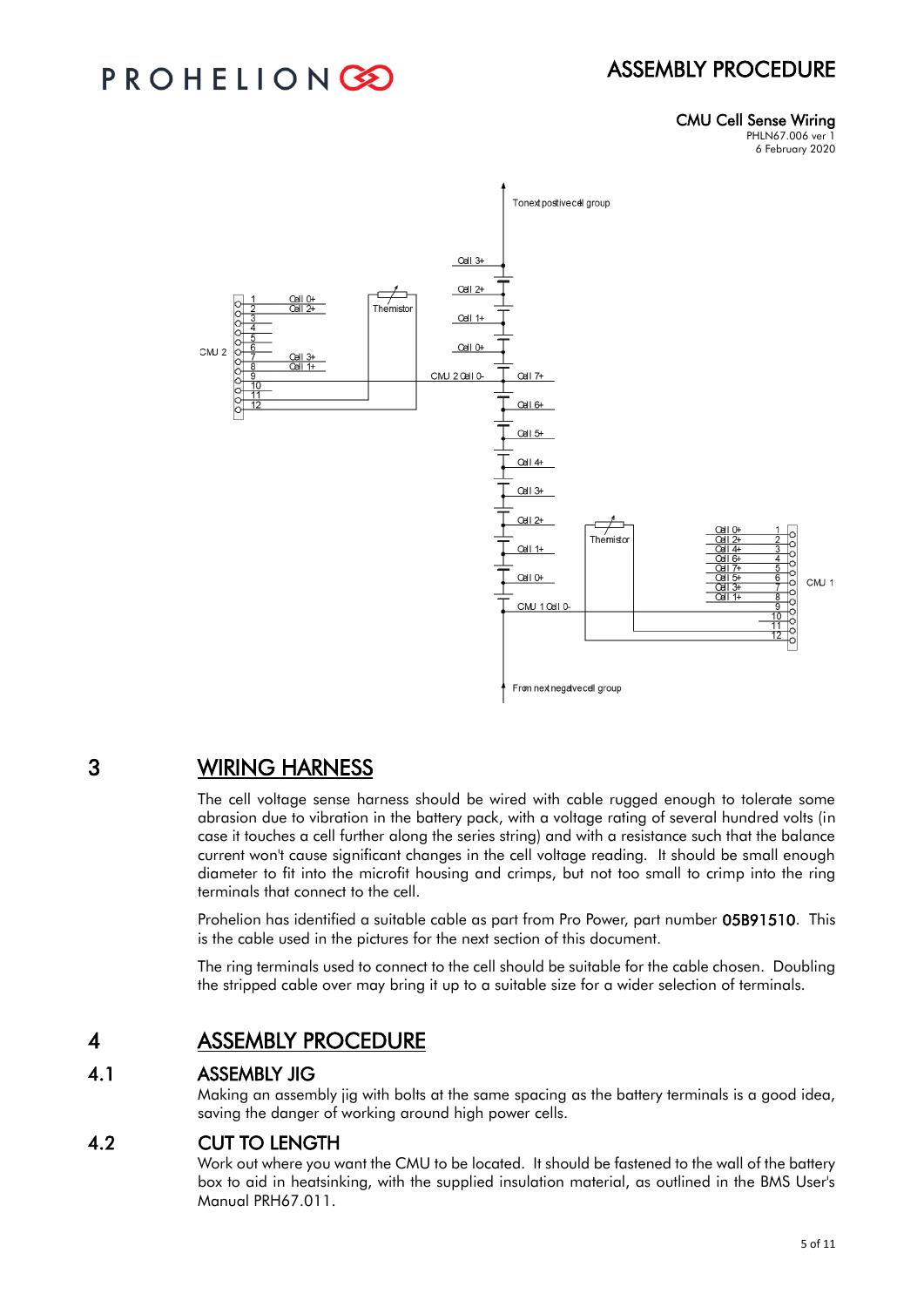# **PROHELIONG**

#### CMU Cell Sense Wiring

PHLN67.006 ver 1 6 February 2020

The appropriate length of cable has been placed on the assembly jig and cut to length in the following photo:



### 4.3 MARK FOR TRIMMING

The reason for choosing the pinout of the voltage sense connector on the CMU is to make the wiring harness simpler and neater. Each wire branches out from the edge of the ribbon, with the ribbon being trimmed down narrower as it approaches Cell 7. The following picture shows the cut points for trimming marked onto the cable.

The Brown wire is not used, and can be removed completely and used for the thermistor wiring. The Red wire branches out to Cell  $0+$ , and the Black to Cell  $0-$ . The White wire to Cell  $1+$ , Orange to Cell 2+, and so on. Each cut will be one wire deeper into the ribbon.



### 4.4 TRIM

Cut in on the marks, and then from the marks to the end of the ribbon. The cut pieces can then be removed, as shown below:



### 4.5 SPLIT BRANCHES

Cut back along from each mark by one cell length, and split the resulting stub off in the direction of each cell, as shown below: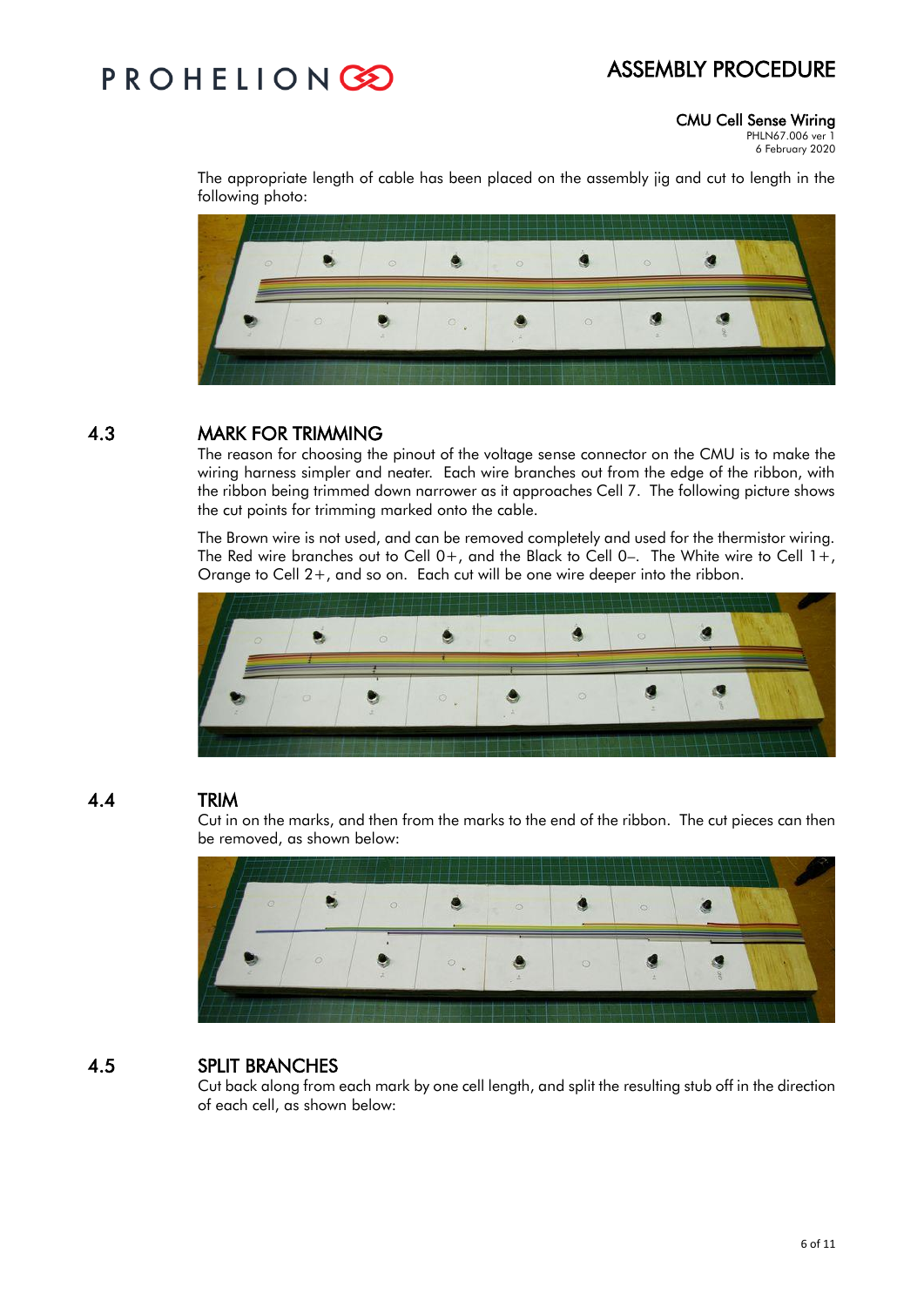# PROHELIONGO

#### CMU Cell Sense Wiring

PHLN67.006 ver 1 6 February 2020



#### 4.6 SEPARATE CMU END

Cut the cable back between strands by 10mm or so at the CMU end, to allow fitting the microfit connector.



#### 4.7 STRIP BRANCHES

Strip around 10mm from the end of each branch, to allow folding back on itself and therefore obtaining a better crimp (double copper into crimp).



Fold back the stripped length, as shown below: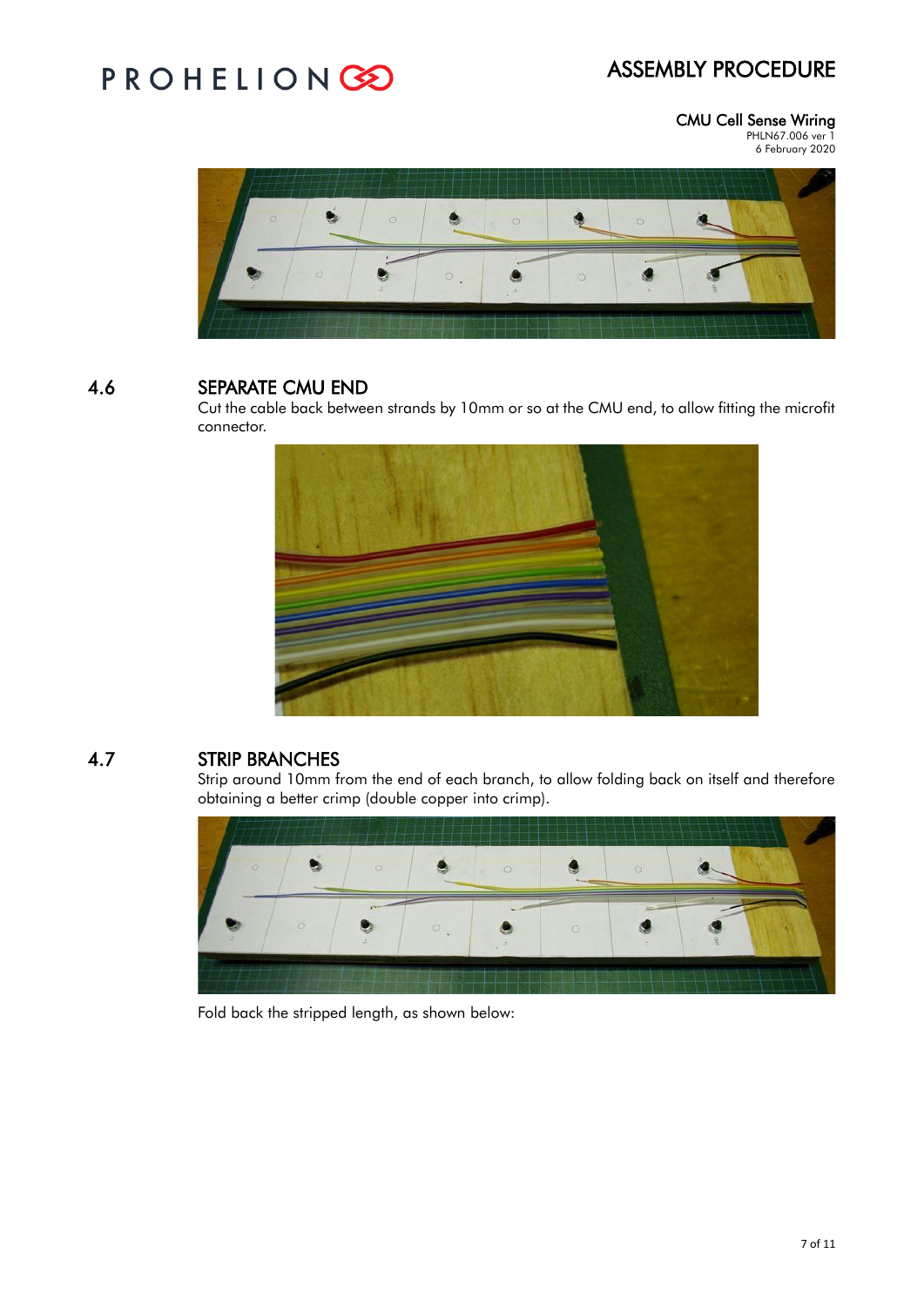# PROHELIONG

#### CMU Cell Sense Wiring

PHLN67.006 ver 1 6 February 2020



Use the proper crimp tool to crimp on the ring terminals for the cell connections.

#### 4.8 FIT MICROFIT CRIMPS

Strip back the CMU end of the cable by 2 – 2.5mm and use the correct tool to crimp on the molex crimps. Pay careful attention to which way is 'up' when orienting the crimps and the housing. The following photo shows the correct relationship. Refer to Appendix A for component sources and Appendix B for crimping instructions.



### 4.9 ADD THERMISTOR WIRING

Use one of the offcuts from the previous steps to make a two-wire cable to the thermistor, and crimp it into the microfit connector in the appropriate location.

#### 4.10 CHECK HARNESS

Use a multimeter to check resistance between adjacent pins in the microfit connector. There should be no connection between any terminals.

#### 4.11 FIT TO BATTERY PACK

Fit the harness to your battery pack. The ring terminals should be above the main high-current busbars, so that they do not have traction pack currents flowing through them. Use spring or belleville washers so that the connections to the cells remain tight, even with vibration and thermal expansion. Consider using a contact grease or jointing compound, as described in the Prohelion Wavesculptor200 user's manual high-current wiring appendix.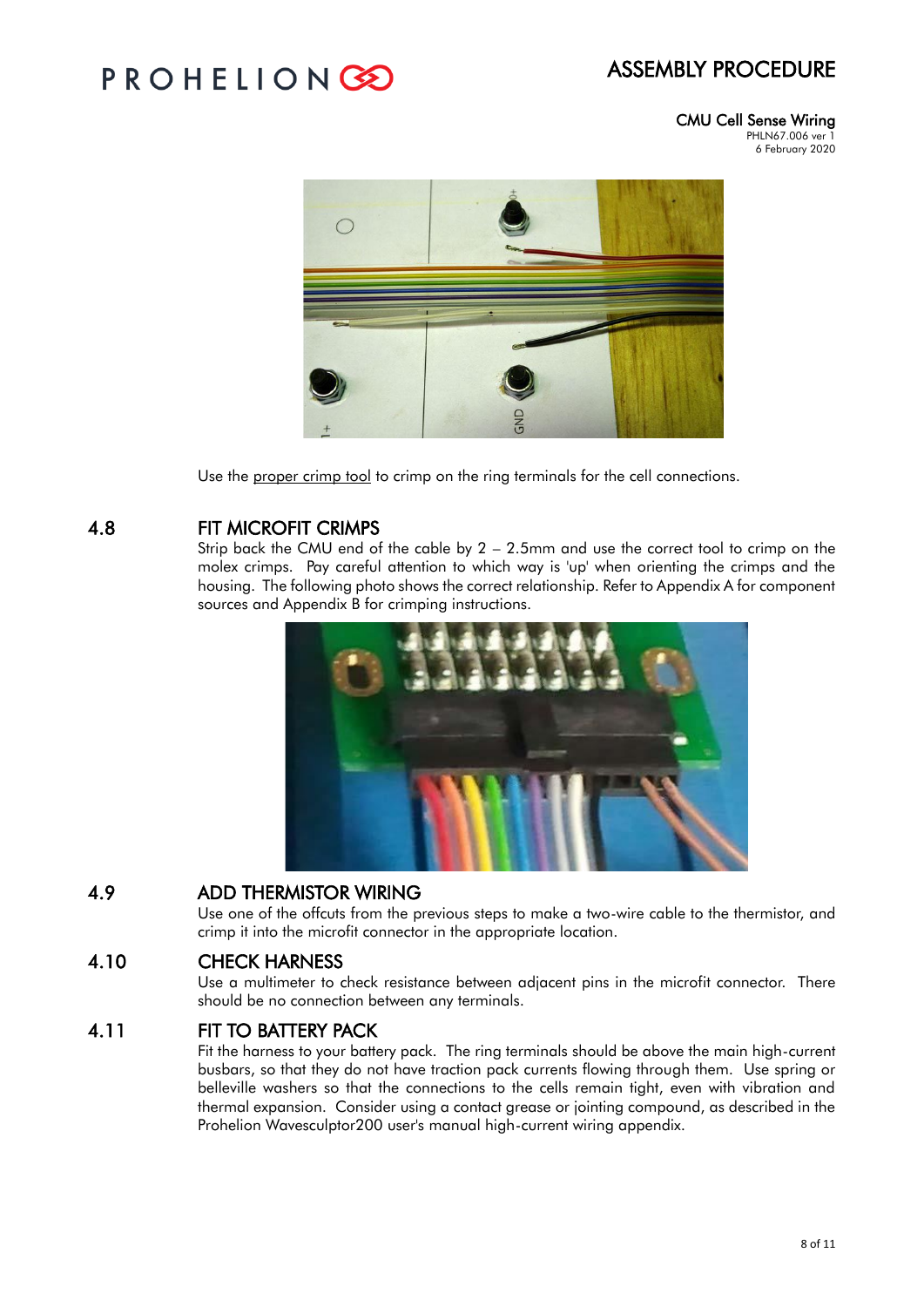# PROHELIONGO

CMU Cell Sense Wiring PHLN67.006 ver 1

6 February 2020

# 5 APPENDIX A – RECOMMENDED COMPONENT SOURCES

| <b>Part Description</b> |                          |  |  |  |
|-------------------------|--------------------------|--|--|--|
| Manufacturer            | Manufacturer Part Number |  |  |  |
| Suggested Supplier      | Supplier Part Number     |  |  |  |

## 5.1 CAN CABLING & LOW VOLTAGE CONNECTORS

| DeviceNet Cable (per metre) |          |  |  |  |
|-----------------------------|----------|--|--|--|
| Lapp Cable                  | 2170343  |  |  |  |
| Element 14                  | 161-7915 |  |  |  |

| MicroFit crimps (20-24 AWG) |            |  |  |
|-----------------------------|------------|--|--|
| Molex                       | 43030-0007 |  |  |
| Element 14                  | 973-3027   |  |  |

| 12 way MicroFit connector housing (Cell wiring) |            |  |  |
|-------------------------------------------------|------------|--|--|
| Molex                                           | 43645-1200 |  |  |
| Element 14                                      | 192-4578   |  |  |

| 10 way 24 AWG cell ribbon cable (Cell wiring) |          |  |  |  |  |
|-----------------------------------------------|----------|--|--|--|--|
| Pro Power                                     | 05B91510 |  |  |  |  |
| Element 14                                    | 150-434  |  |  |  |  |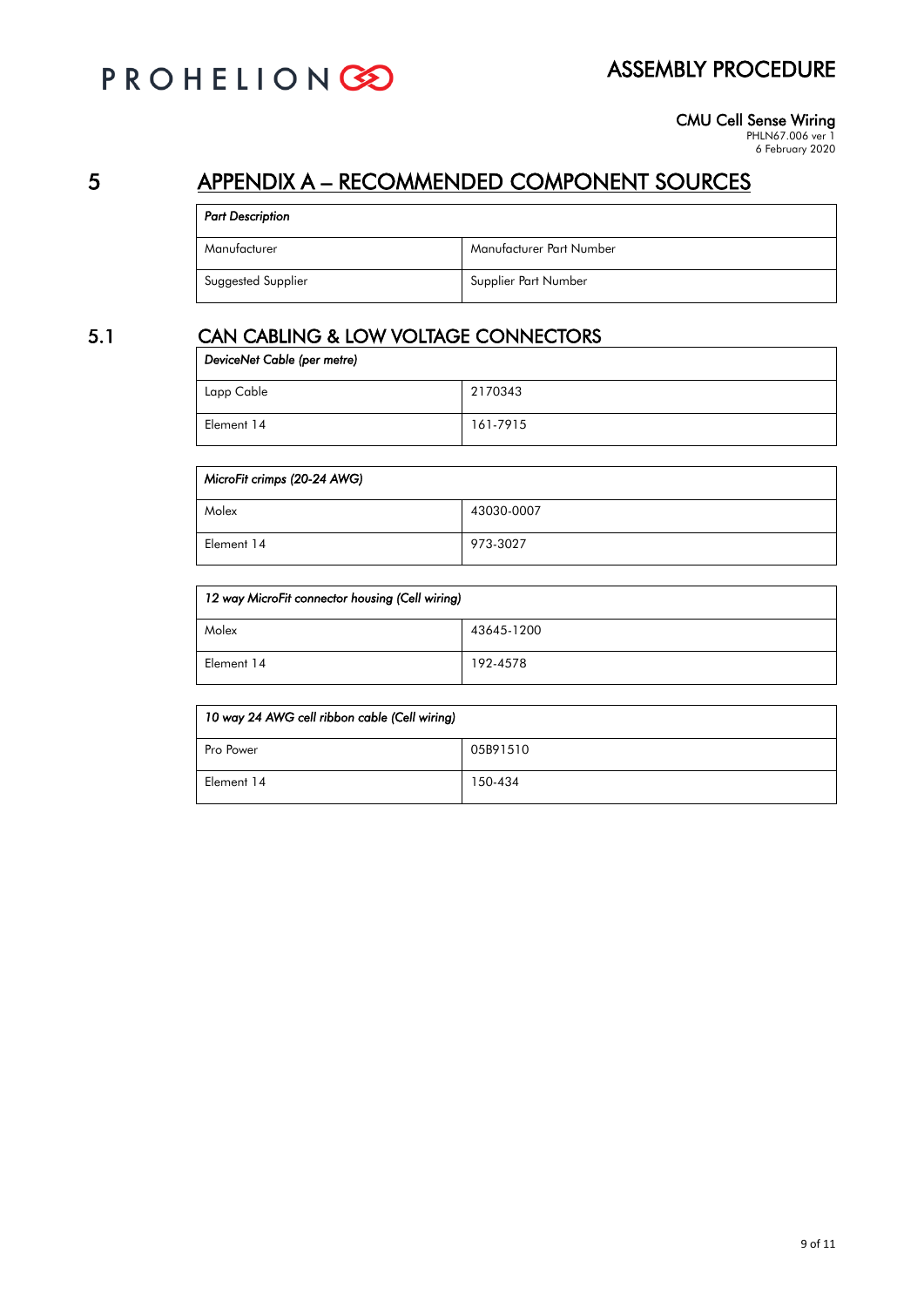# **PROHELIONG**

### ASSEMBLY PROCEDURE

CMU Cell Sense Wiring PHLN67.006 ver 1

6 February 2020

# 6 APPENDIX B – GUIDE TO SUCCESSFUL CRIMPING

#### 6.1 MOLEX MICROFIT 3.0

A dedicated MicroFit hand tool such as Molex part number 63819-0000 is the correct tool for the job. This tool is available from Digikey, part WM9022-ND. This tool provides far superior results compared to the generic crimp tool and will result in the most reliable and safe installation.

At the bare minimum, use a quality hand crimp tool such as Molex part number 0638111000, available at a reasonable price from Digikey, part WM9999-ND. The tool must be shaped to fold the crimp ears around and down through the centre of the wire conductor bundle – crimping with pliers or an 'automotive' barrel type crimp tool will not give a satisfactory result.

Refer to the Molex "Quality Crimping Handbook":

#### http://www.molex.com/pdm\_docs/ats/TM-638000029.pdf

Note the pictures in the "Troubleshooting" section for the visual differences between a good and a bad crimp.